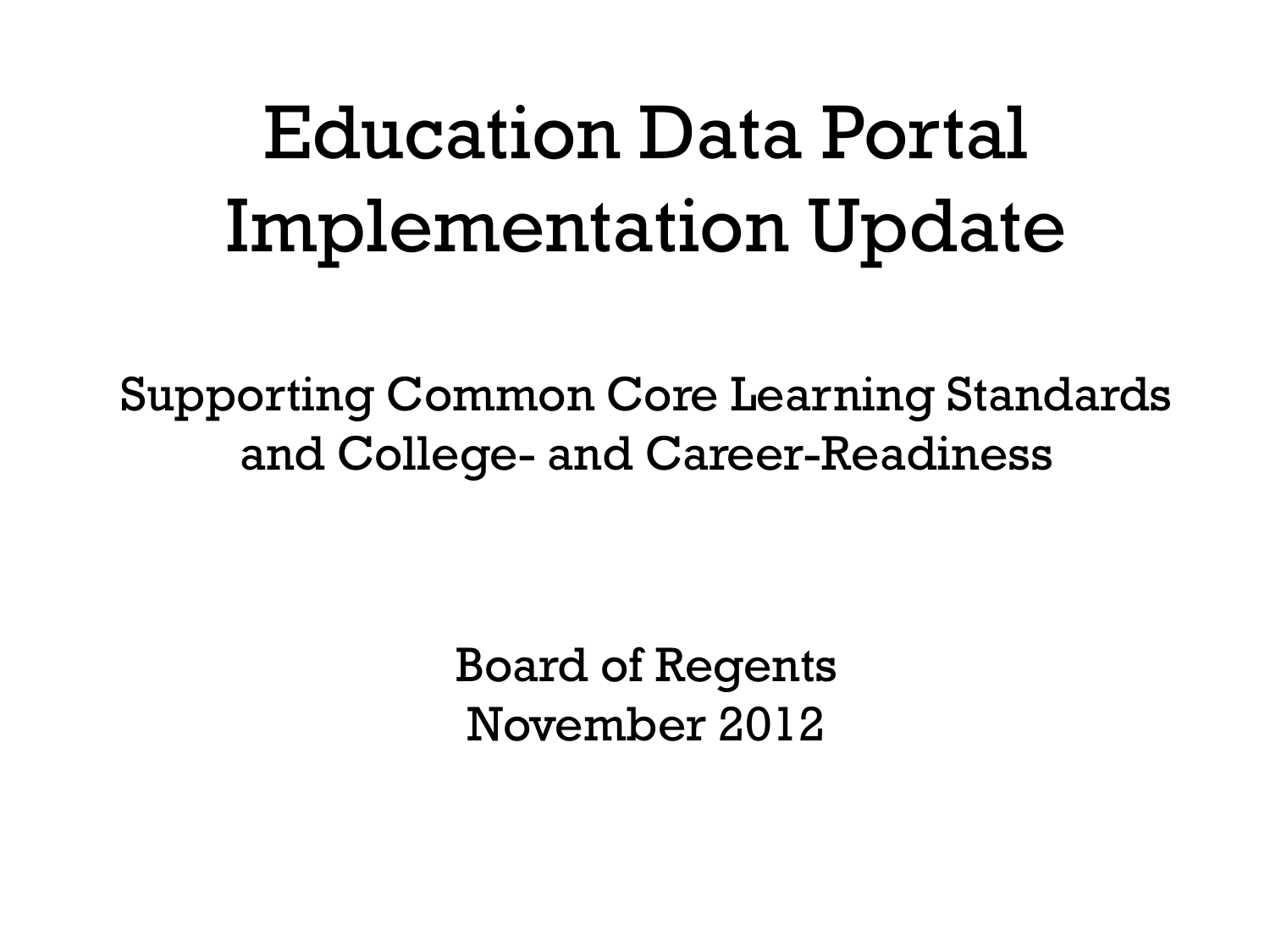### Goals at Launch:

- Data dashboards for educators, students, and families
- Easy access to Common Core-aligned curriculum and instruction resources (EngageNY.org)
- Online communities for educators
- Ability for LEA's, BOCES, NYSED, or thirdparties to improve and add to the system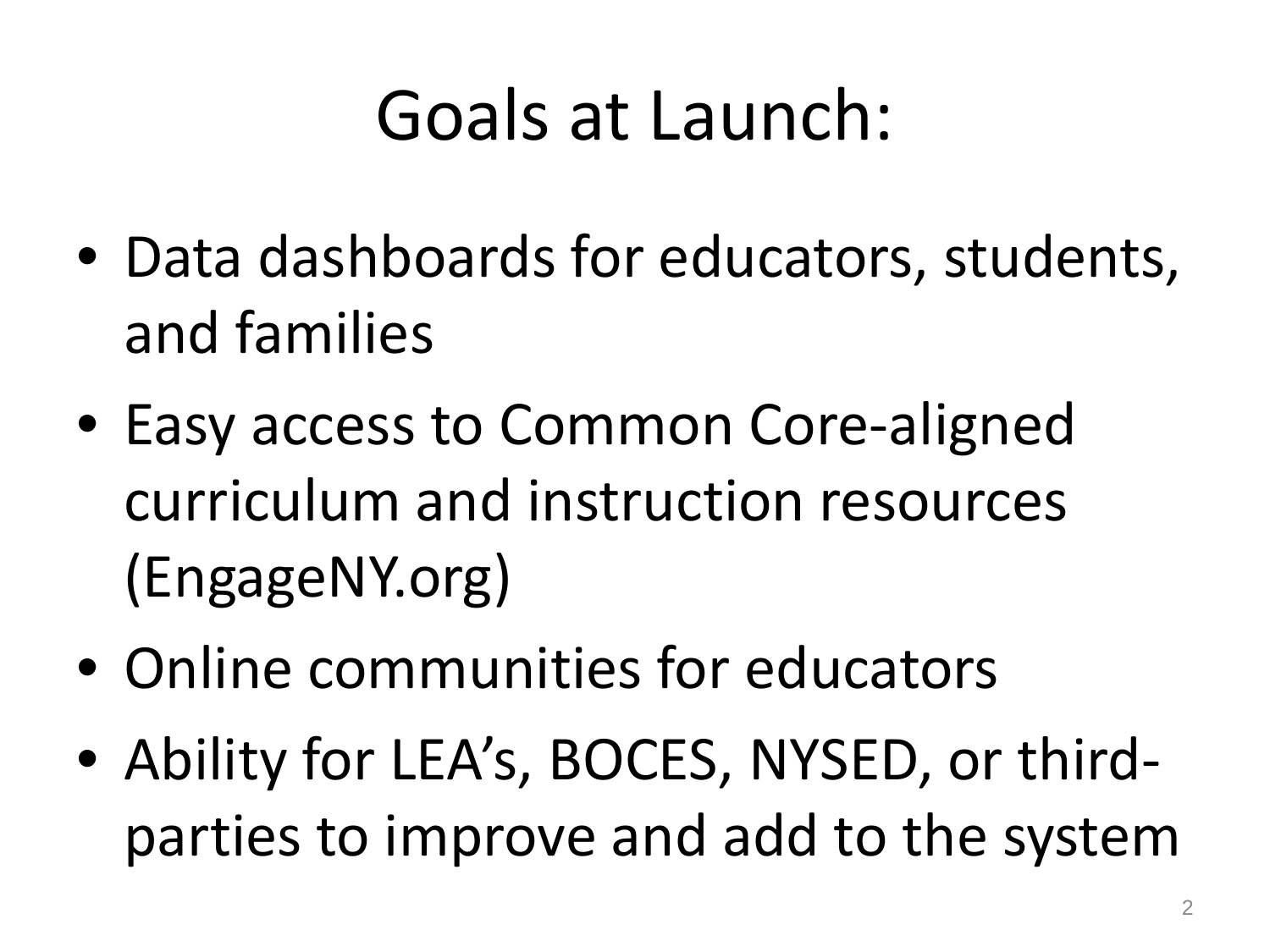#### Current State

- Educational data are already being collected and used for federal/state and local purposes
- Educational data are already being provided to third-party vendors to help local schools and districts meet their needs including:
	- student management, scheduling, special education, school lunch, transportation, assessment, and learning management system vendor services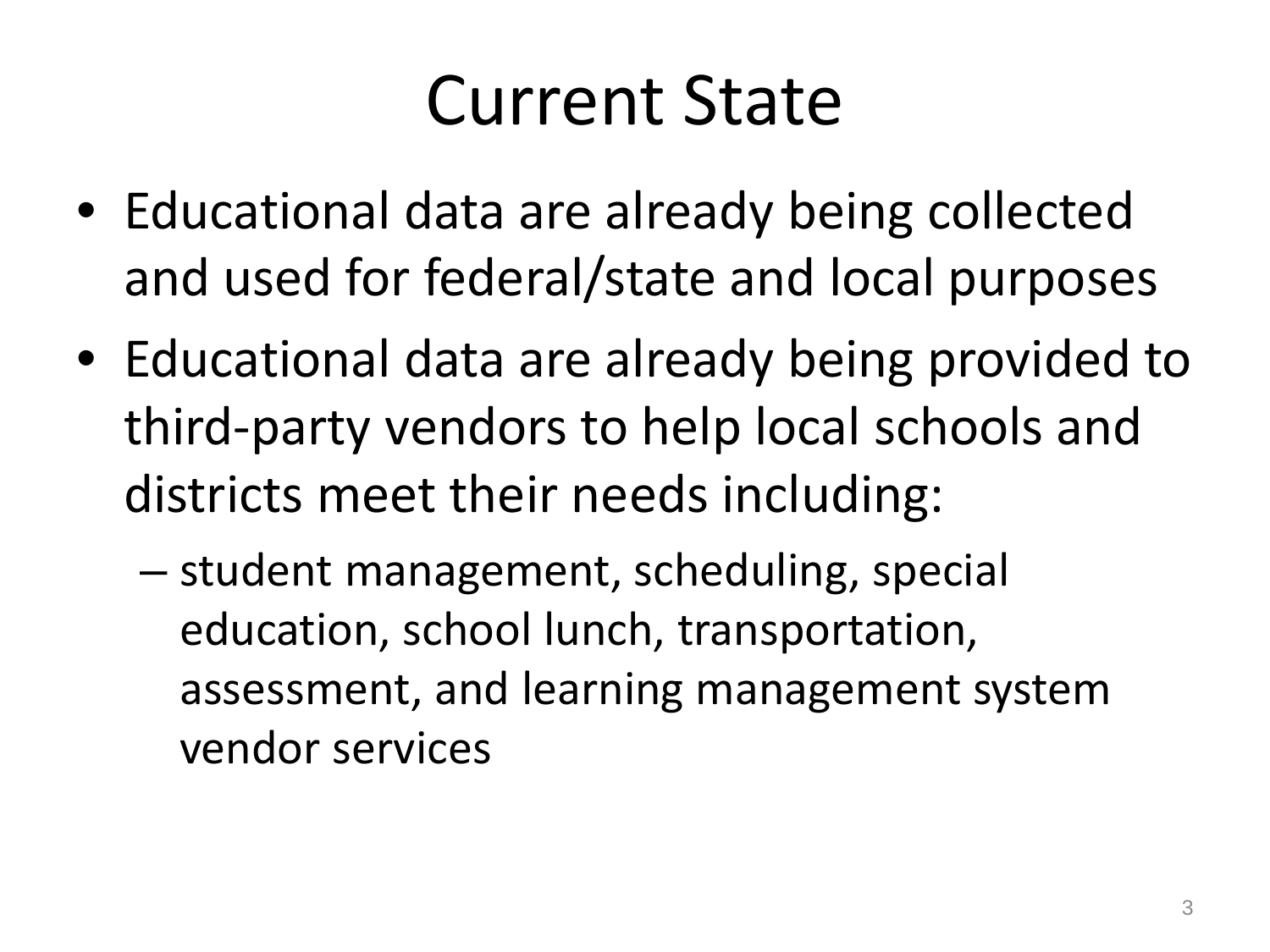#### Current Limitations

- When schools and districts provide their data to third-party vendors, they are paying twice:
	- Paying for the vendor's tool
	- Paying for data standardization (to make the tool work with the local data)
- Because of this, schools and districts have fewer options and higher costs
- Students and parents have very few, if any, options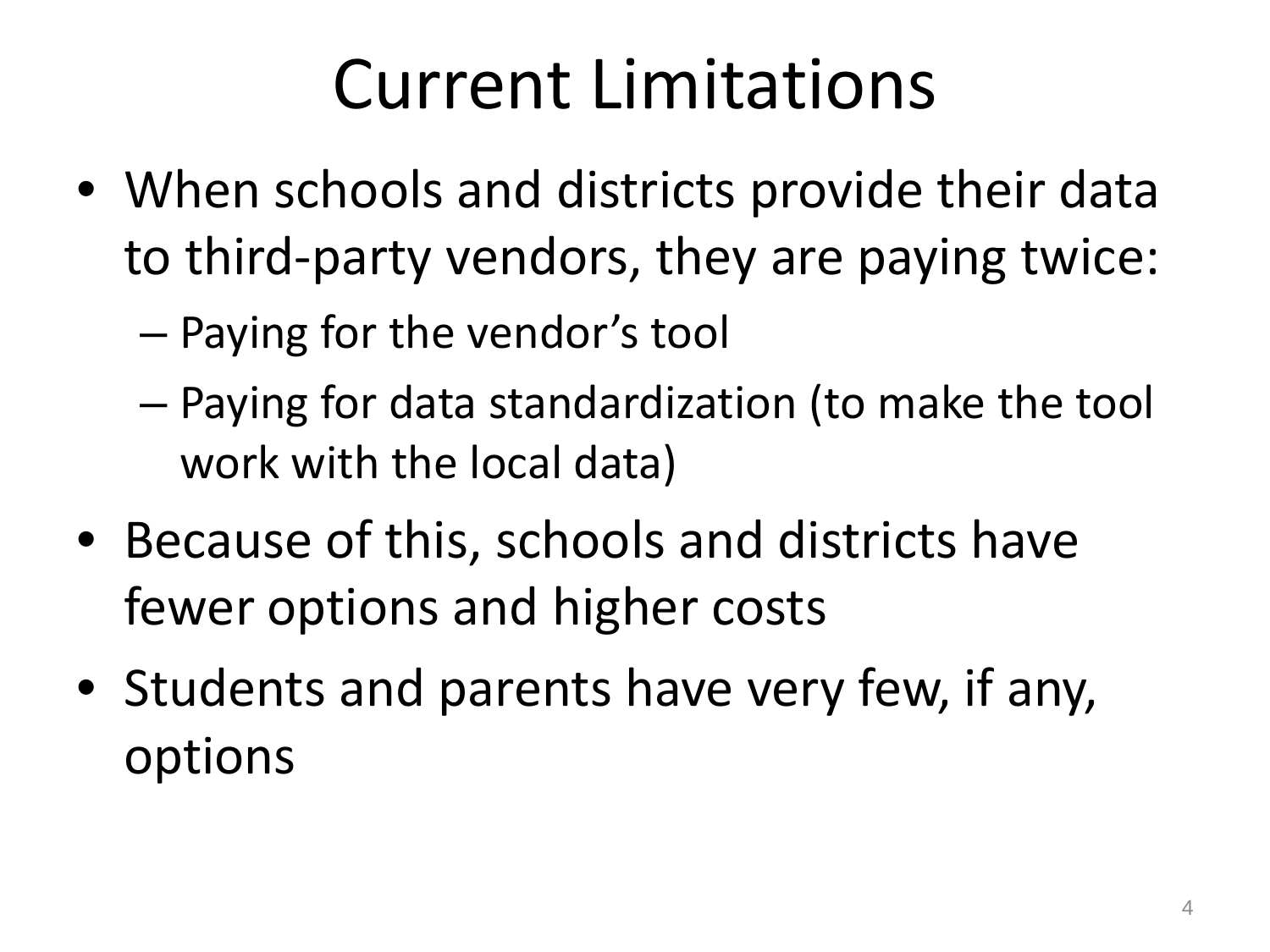# Shared Learning Collaborative: Data Standardization

- SLC is a strategic investment of private foundation funds that will be leveraged towards more efficient use of State funds as follows:
	- Standardize data format, transport, and security protocols, so schools and districts don't pay twice
	- Increase options for educators, students, and families to support Common Core Learning Standards and College- and Career-Readiness
	- Lower costs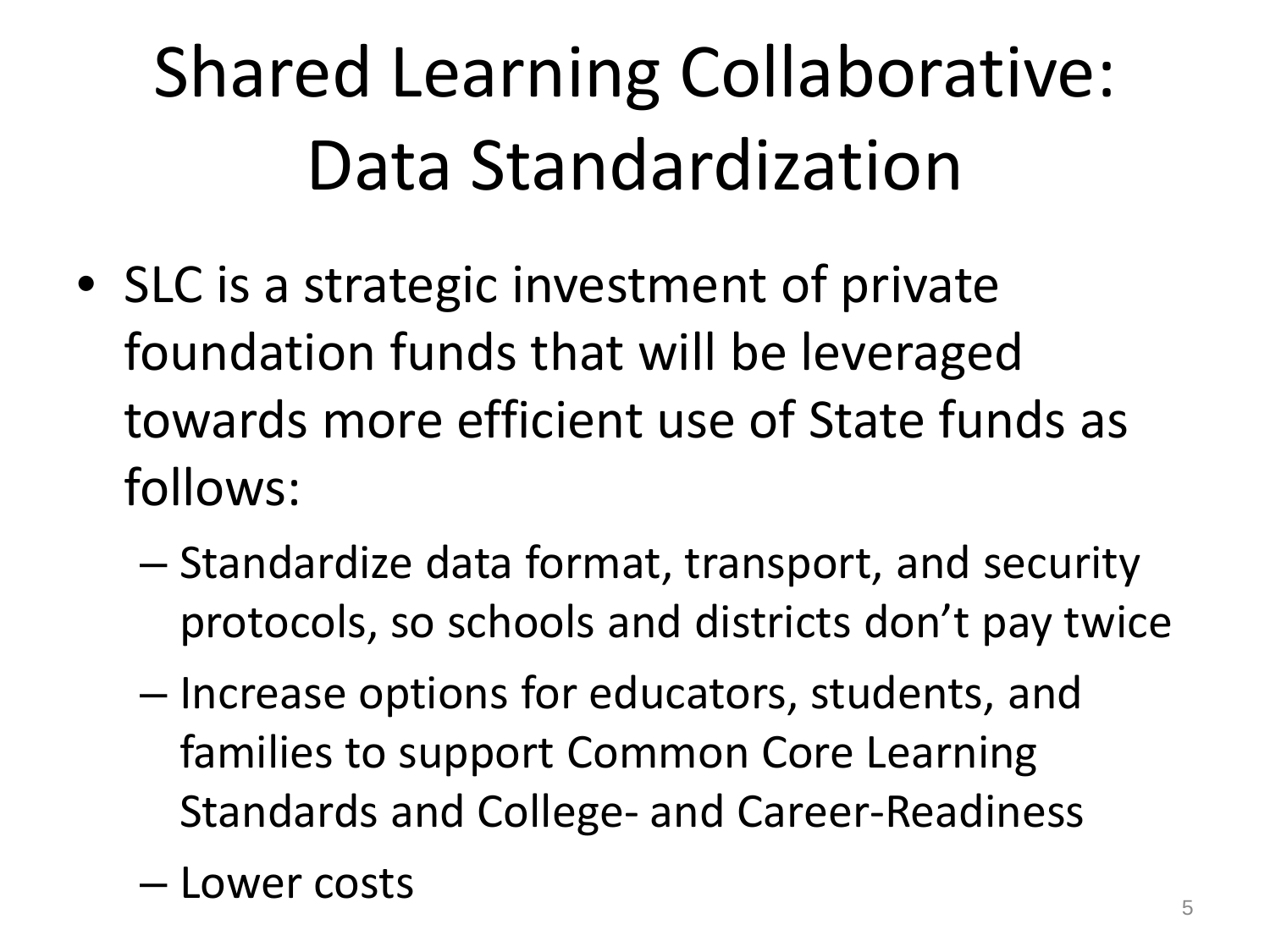#### Shared Learning Collaborative: Participation

- Facilitated by the Council of Chief State School Officers (CCSSO)
- Philanthropic support from the Gates Foundation and the Carnegie Corporation
- Phase 1 States: Colorado, Illinois, Massachusetts, New York, North Carolina
- Phase 2 States: Delaware, Georgia, Kentucky, Louisiana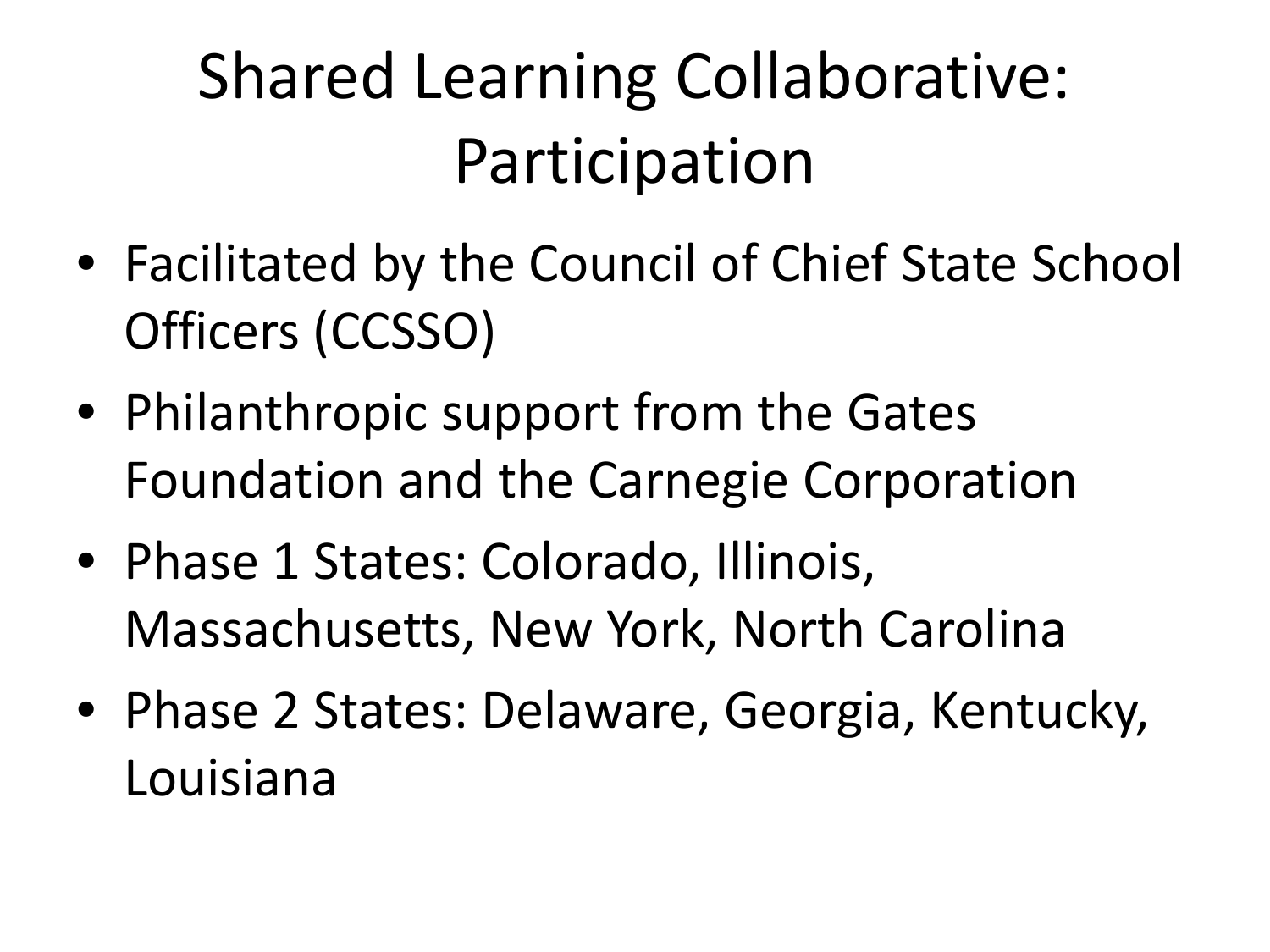Shared Learning Collaborative: Data Privacy and Security

- Data security and privacy is a primary goal
- States/districts retain ownership of all data
- Data are never re-disclosed to a third-party, including vendors, without LEA approval
- Federal and state security protections, including FERPA
- Local and State data are separate from other states and districts (no national database)